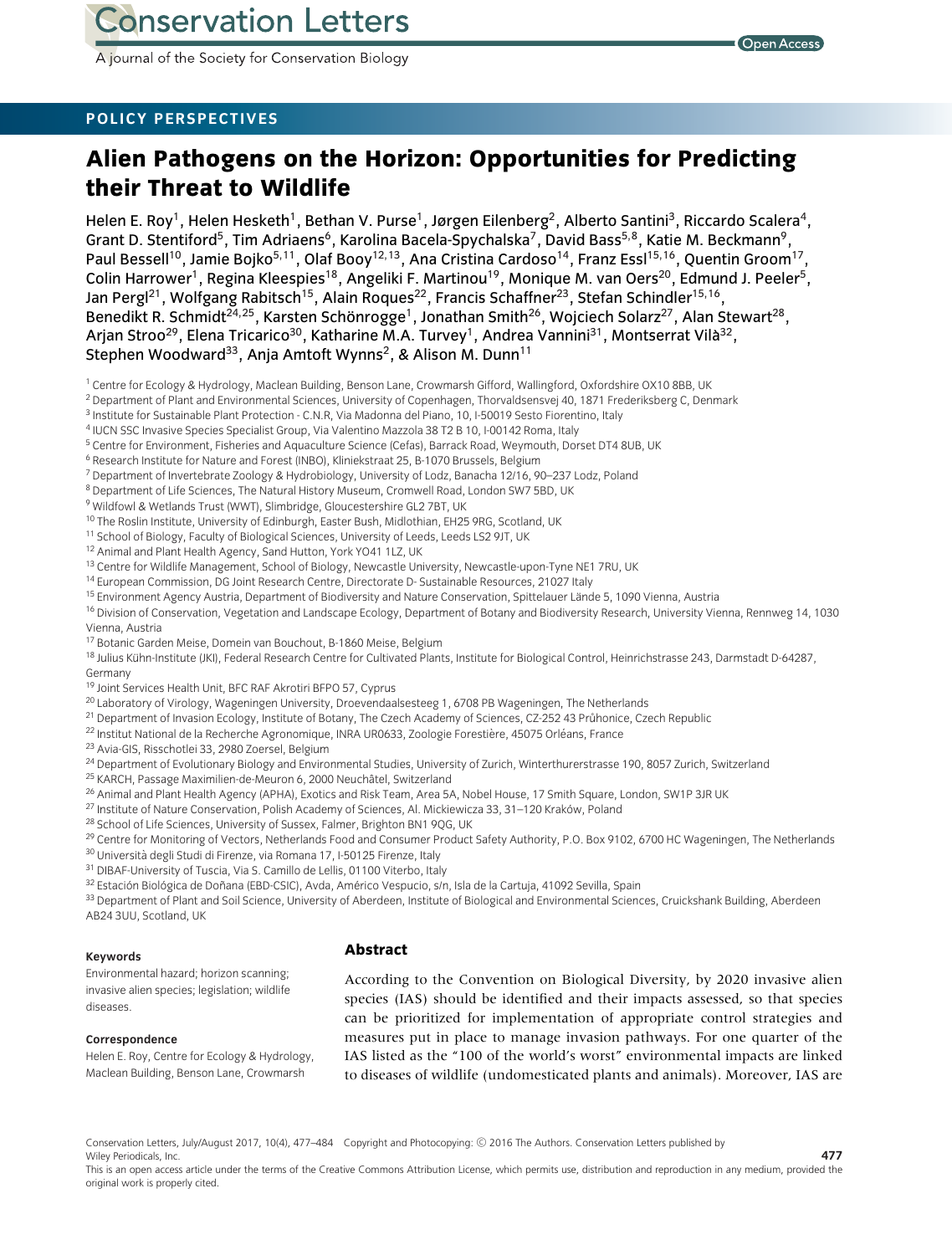Gifford, Wallingford, Oxfordshire OX10 8BB, UK. E-mail: hele@ceh.ac.uk

#### **Received** 20 February 2016 **Accepted** 13 August 2016

**Editor** Julie Lockwood

doi: 10.1111/conl.12297

a significant source of "pathogen pollution" defined as the human-mediated introduction of a pathogen to a new host or region. Despite this, little is known about the biology of alien pathogens and their biodiversity impacts after introduction into new regions. We argue that the threats posed by alien pathogens to endangered species, ecosystems, and ecosystem services should receive greater attention through legislation, policy, and management. We identify 10 key areas for research and action, including those relevant to the processes of introduction and establishment of an alien pathogen and to prediction of the spread and associated impact of an alien pathogen on native biota and ecosystems. The development of interdisciplinary capacity, expertise, and coordination to identify and manage threats was seen as critical to address knowledge gaps.

## **Introduction**

Invasive alien species (IAS) are defined by the Convention on Biological Diversity (CBD) as "*species whose introduction and/or spread outside their natural past or present distribution threatens biodiversity*." The CBD requires its Parties to ensure that by 2020 IAS are identified and their impacts assessed, so that priority species can be controlled or eradicated and measures put in place to manage invasion pathways (Aichi Target 9; [https://www.cbd.int/sp/targets/\)](https://www.cbd.int/sp/targets/). For one quarter of IAS listed by the International Union for Conservation of Nature as the "100 of the world's worst" environmental impacts are linked to diseases of wildlife (Hatcher *et al.* 2006, 2012). Moreover, IAS represent a significant source of "pathogen pollution" defined as the human-mediated introduction (often unintentional) of a pathogen to a new host or region. Despite current advances in our understanding of biological invasions, little is known about the biology of alien pathogens, disease-causing parasites including viruses, bacteria, fungi, protists, and nematodes, and their impacts on biodiversity after introduction into new regions (Roy *et al.* 2016). To date, attention has largely focused on major diseases of humans, domesticated livestock, and cultivated plant species. The spread of alien pathogens, which affect wildlife, undomesticated plants, and animals living in the "wild" (Usher 2012), has received less attention despite the magnitude of their known and potential effects on endangered species, ecosystems, and ecosystem services (Peeler *et al.* 2011; Fisher *et al.* 2012).

Species inventories inform horizon scanning and surveillance, while additionally underpinning prevention, control, and elimination of IAS (Roy *et al.* 2014). There are now databases providing high-quality data on IAS to inform science, policy, and ultimately conservation (Roy *et al.* 2014; Essl *et al.* 2015). However, only a few alien pathogens are included, notably those with devastating effects on biodiversity, for example, species such as *Aphanomyces astaci*, an oomycete and causal agent of crayfish plague that has devastated native crayfish populations in Europe for more than 150 years (Filipová et al. 2013), Batrachochytrium den*drobatidis*, a chytrid fungus infecting over 350 species of amphibian worldwide (Fisher *et al.* 2009), and the emerging and closely related pathogen of salamanders, *Batrachochytrium salamandrivorans* (Martel *et al.* 2014). Even known high-risk pathogens are underrepresented or absent from these databases, for example, the beetle-vectored fungus *Raffaelea quercivora* and *Raffaelea quercus-mongolicae* (Kim *et al.*, 2009), responsible for oak (*Quercus* spp.) wilt diseases in East Asia, or the Oriental eye worm *Thelazia callipaeda* transmitted by *Phortica variegata* (Diptera: Drosophillidae) to cats, dogs, wild carnivores, and occasionally to humans (Roggero *et al.* 2010).

We argue that the threats posed by alien pathogens should receive greater attention by CBD Parties through legislation, policy, and management, to allow competent authorities of Member States and transnational organizations to address the requirements of the Aichi Target 9. Additionally, key areas for research should be identified to help scientists, wildlife managers, and conservation practitioners bridge the knowledge gaps, which affect the opportunities to take action, and hence inform policy and decision makers. Here, we describe a collaborative prioritization exercise used to identify knowledge gaps, research priorities, and policy recommendations with respect to alien pathogens threatening wildlife within natural and seminatural systems.

## **Advancing the understanding of alien pathogens threatening wildlife**

Horizon scanning, the systematic examination of future potential threats and opportunities, is a useful approach for prioritizing IAS for action and identification of knowledge gaps (Roy *et al.* 2014). A horizon scanning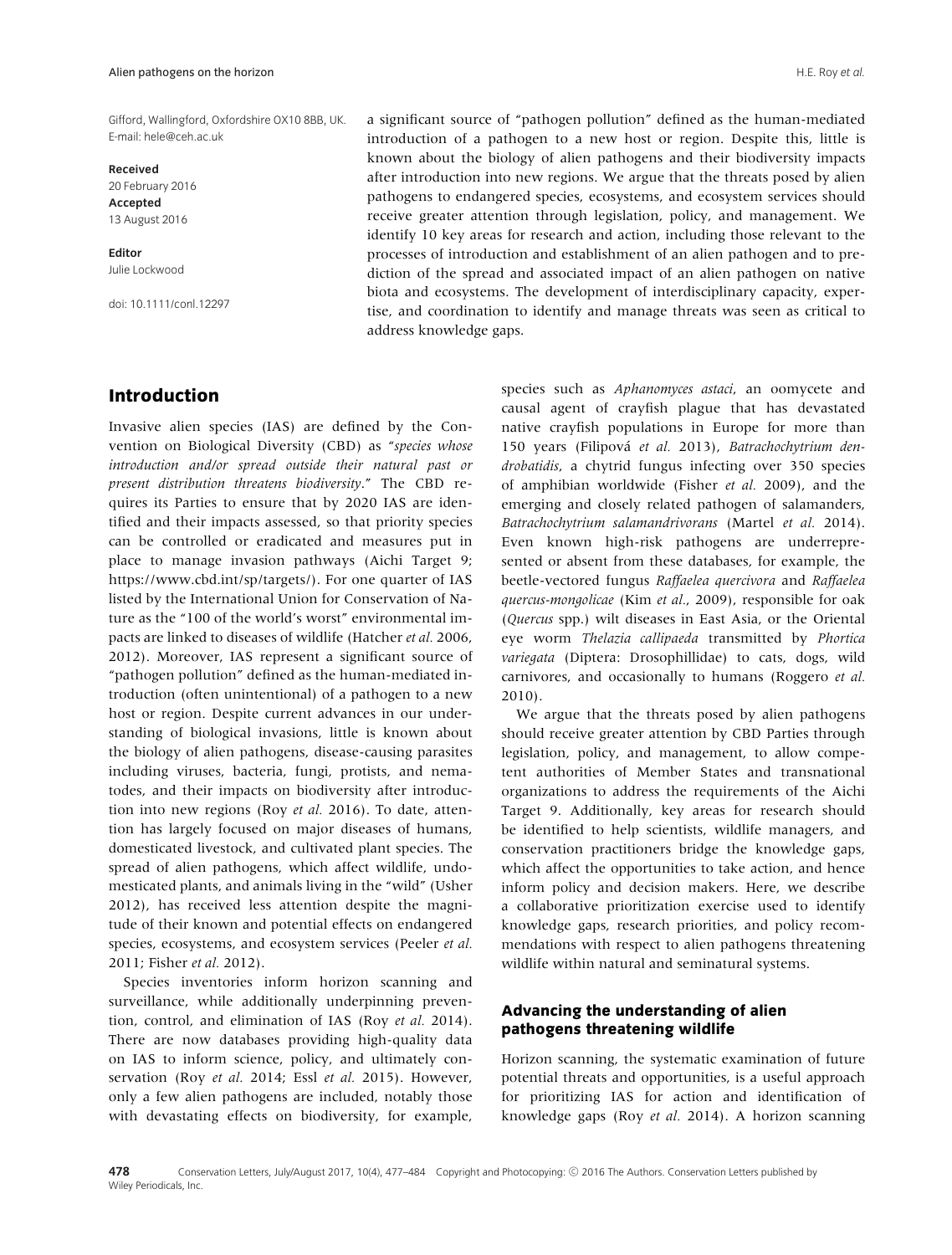workshop "Enhancing the understanding of invasive alien pathogens" was held on 18–19 March 2015 at the Centre for Ecology & Hydrology (Wallingford, UK). A total of 39 experts from 13 European countries, including pathologists and ecologists (with expertise ranging from conservation biology and invasion ecology to wildlife epidemiology and disease management), were invited to address the overarching aim of advancing understanding of alien pathogens which pose a threat to wildlife within natural and seminatural systems. Due to the attention already received, including regulations and other legislation in place, we did not consider primary pathogens affecting cultivated plants, livestock, and humans. Nevertheless, we recognized the opportunities to learn from the plant, animal, and human health sectors given parallels in the processes of pathogen introduction, establishment, spread, and management.

The primary output of the workshop was unanimous recognition of how little is known about the epidemiology of almost all alien pathogens (and other parasites) in association with vectors and wildlife hosts. A list of 10 key research priorities was produced by standard consensus methods (Roy *et al.* 2014) (Figure 1). These included those relevant to the processes of introduction and establishment of an alien pathogen (Figure 1; 1–9); and to prediction of the spread and associated biodiversity and ecosystem impacts of an alien pathogen (Figure 1; 4–10). There was unanimous acceptance that invasion events by pathogens, and particularly epidemiological events, are very difficult to predict. The development of interdisciplinary capacity, expertise, and coordination to identify and manage threats was seen as critical to address knowledge gaps.

## **Knowledge gaps constrain our ability to undertake a risk assessment**

Risk assessment is essential for underpinning many components of IAS management and policy, including prevention (informing legislation and justification of restrictions, as well as horizon scanning for potential threats), early warning and rapid response (prioritizing action and guiding surveillance), and long-term control (prioritizing species and areas for control). However, our ability to determine the environmental risk of alien pathogens is constrained at all stages (EFSA 2006) of an environmental risk assessment, for example:

(1) **Problem formulation**, in which broad consideration is given to the potential hazards. This step requires identification of potential alien pathogens (at species or strain level) in the source range that are likely to arrive within a new region (Figure 1; priorities 1–4) alongside likely routes of introduction (Figure 2). It is also necessary to consider the ecological and evolutionary factors that determine the likelihood that an introduced pathogen might infect, and have high impact, on new host species in the invaded range (Figure 1; priorities 4–9). Many recognized invasive alien pathogens were previously unknown to science, or at best scarcely known, prior to introduction, therefore the ability to undertake a risk assessment can falter at this early stage. Implementation of both traditional (e.g., histopathology) and modern (e.g., molecular tools such as eDNA) technologies (Schmidt *et al.* 2013; Bass *et al.* 2015) is required to screen for putative pathogen groups and to better inform risk management. However, the movement of alien species drives disease emergence by creating conditions whereby putative pathogens can infect new hosts; thus, invasive alien pathogens may not be highlighted because impacts may not be reliably predicted from assessing previously known associations (Peeler *et al.* 2011). Such lack of knowledge is even evident for pathogens relevant to livestock and humans (such as Schmallenberg virus and Zika virus) prior to invasion beyond the native range.

- (2) **Hazard characterization**, in which the impacts of the pathogen are quantified. Predicting the impact of an alien pathogen requires data on its prevalence, pathogenicity, and virulence in the new range (i.e., impact on individuals or existing pathogens of the novel host strain/species; Figure 1; priority 8), as well as data on pathogen transmission dynamics (including spillover, spillback, and dilution) and distribution in the new range that will influence the extent of the impact (Figure 1; priorities 9–10) (Tompkins *et al.* 2011).
- (3) **Exposure characterization**, in which the likelihood of a given hazard occurring is determined, for example, an alien pathogen emerging in the wild. The ability to characterize the likelihood of an alien pathogen emerging is constrained, in particular, by key knowledge gaps on the distribution of pathogens in their source range and their likelihood of introduction (Figure 1; priorities 1–4). Concurrently, there is also a lack of information on life history, host specificity, adaptive potential, and transmission dynamics, which are needed to assess the potential for an introduced pathogen to infect species/populations in a newly invaded geographical range (Figure 1; priorities 5–7).
- (4) Stages A–C inform risk management strategies, and taken together produce an **overall risk evaluation**.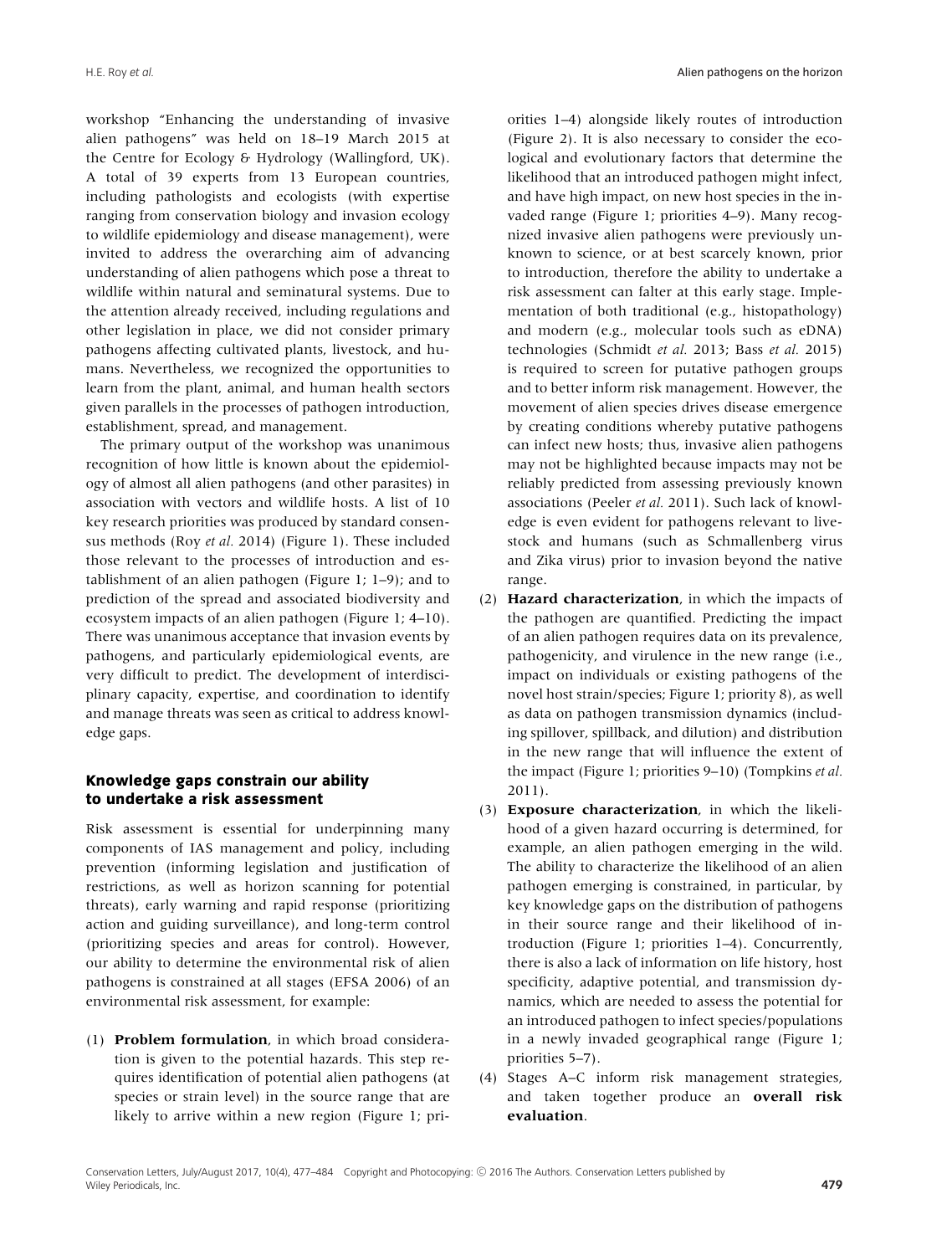

Figure 1 Alien pathogens represent a major threat to biodiversity; however, there are important gaps in understanding these threats that hinder management at every stage of the invasion process: transport, introduction, establishment, and spread. A horizon scanning workshop "Enhancing the understanding of invasive alien pathogens" including 39 experts (pathologists and ecologists with expertise ranging from conservation biology and invasion ecology to wildlife epidemiology and disease management) from 13 European countries addressed the overarching aim to advance the understanding of alien pathogens threatening wildlife. Experts identified and agreed on 10 research priorities that would not only increase understanding of the role of alien pathogens in invasion biology, but could also inform risk assessment frameworks and ultimately, One Health initiatives.

#### **Invasion events are difficult to predict**

It is important to note the unpredictable nature of invasion events and to recognize the imperfect nature of horizon scanning exercises (Roy *et al.* 2014). This unpredictability is particularly pronounced for pathogen invasions and perhaps represents the greatest challenge to managing their threat. The introduction of alien pathogens can lead to novel host–pathogen or indeed novel pathogen–pathogen combinations with no previous coevolutionary history (Dunn & Hatcher 2015). The disease outcomes of these novel combinations may be extremely complex as demonstrated by a few key examples.

The pine wood nematode, *Bursaphelenchus xylophilus*, a native of North America, is responsible for a devastating epidemic of wilt disease in Asia and Europe (Kikuchi *et al.* 2011). *B. xylophilus* has a complex life cycle that includes fungal feeding, plant parasitism, and an association with an insect vector (Kikuchi *et al.* 2011). In the invaded areas, the nematode utilizes novel hosts as vectors (long-horn beetles, *Monochamus* sp.) and novel food sources (Ophiostomatoid fungi) (Haran *et al.* 2015).

*Culicoides* vector species provide further insights into the complexity of novel host–pathogen combinations (Purse & Golding 2015). Reciprocal laboratory experiments indicate that African and American *Culicoides* vector species are susceptible to infection with viruses from different continents; demonstrating that coevolution between vectors and virus strains is not an essential prerequisite for midge-borne virus transmission and maintenance. This plasticity contributed to the recent emergence and extensive spread of both bluetongue virus 8 (taxonomically very distinct from prior bluetongue virus [BTV] strains already circulating in Europe) and a novel Orthobunyavirus, Schmallenberg virus, across Northern Europe due to transmission by European vectors.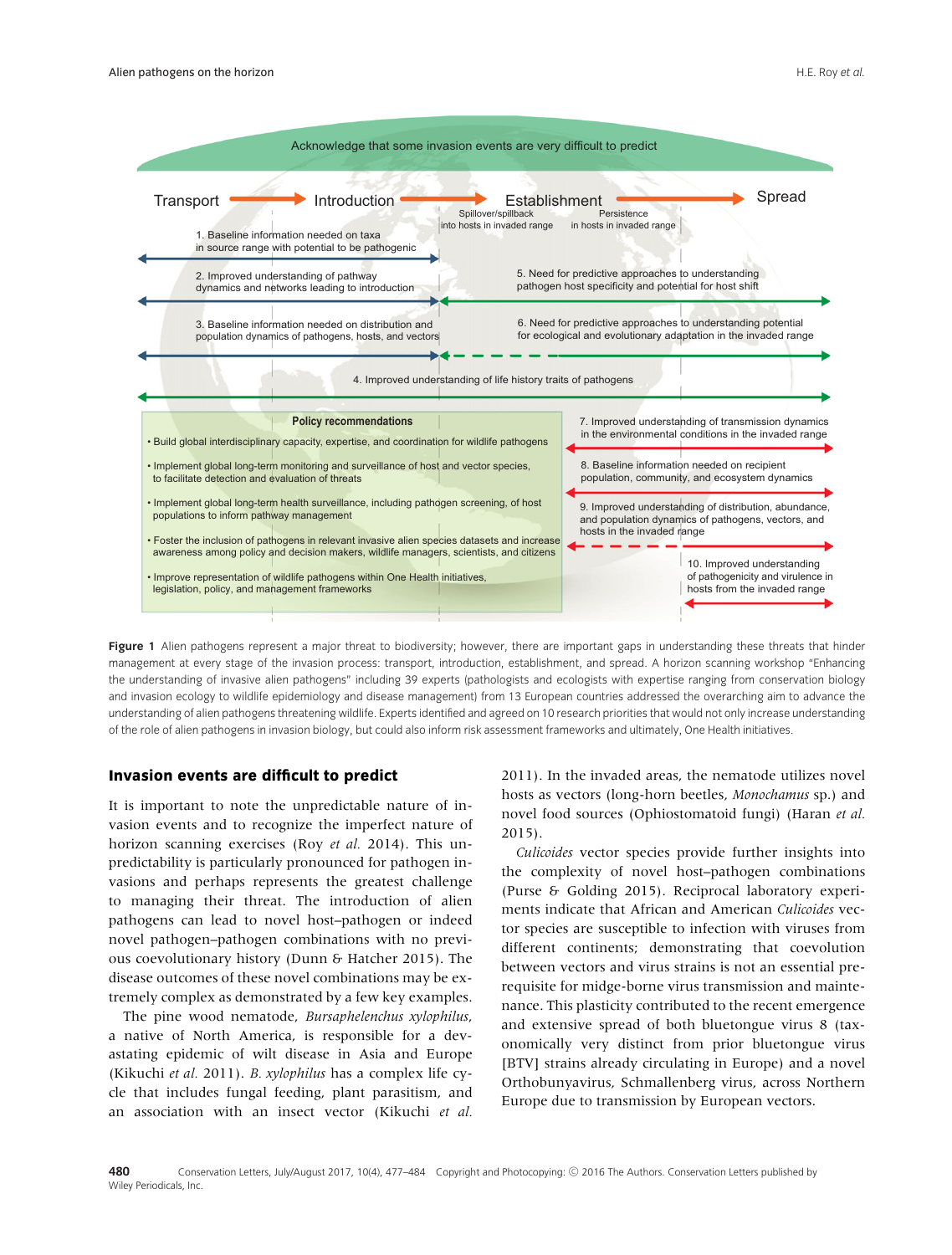

Figure 2 Alien pathogens can be transported and subsequently introduced through a range of pathways; some will successfully establish and persist within hosts present within the introduced range and, furthermore, some will spread with the potential to threaten wildlife, in some cases globally. Here, we provide a schematic representation of examples selected to highlight some of the challenges encountered in understanding the threats posed by alien pathogens. *Hymenoscyphus fraxineus* was not known to be pathogenic in its native range, far East Asia, but led to widespread dieback of the ash species *Fraxinus excelsior* and *Fraxinus angustifolia* within the invaded range (Gross *et al.* 2014). *Aphanomyces astaci*, causal agent of crayfish plague, has devastated crayfish populations in Europe for over 150 years (Filipova´ *et al.* 2013). The invasive alien *Harmonia axyridis* (harlequin ladybird) is host to microsporidia, which in laboratory experiments infect native ladybirds (Vilcinskas *et al.* 2013), but the ecological relevance is unclear. *Batrachochytrium dendrobatidis* has been described as the "worst wildlife pathogen ever recorded" with nearly half of all amphibian species in decline worldwide owing to this skin-infecting fungus (Fisher *et al.* 2012). *B. dendrobatidis* was discovered in 1997 and subsequently named in 1999; however, analysis of preserved specimens highlights the emergence of *B. dendrobatidis* concurrent with amphibian population declines in southern Mexico in the 1970s and subsequent spread through Central America to Panama in 2007. It is highly pathogenic across a diverse range of amphibians (*>* 500 species) and has been found on all continents where amphibians occur. The maps illustrate schematically temporal spread and consequences to amphibian populations within a hypothetical invaded region. Some alien insects such as those within the family Culicidae are known vectors of disease but even if a disease is identified within an insect vector, it does not confirm it as a competent host but may highlight the risk. So, for example, Usutu virus has been isolated from the mosquito *Aedes albopictus,* but it is unknown whether the mosquito can transmit the pathogen.

Even if transmission dynamics and virulence are well understood in the native host(s) and ecosystem of origin, the consequences of exposure to novel hosts in the invaded range are difficult to predict. Many of the alien pathogens responsible for severe epidemics of disease in wild plants or animals were not known to be pathogenic before becoming established in the new hosts in the new region; indeed, predictions on the success of alien species are often hampered by postinvasion host shifts (Medley 2010). Similarly, many latent plant pathogens have coevolved with native hosts, in which they behave as endophytes or epiphytes, with low virulence and no evident

impact on the host within the native range but with high pathogenicity following introduction into a new region.

The ash fungal pathogen *Hymenoscyphus fraxineus* (-*Lambertella albida*) was known to be nonpathogenic in its native range, far East Asia (Gross *et al.* 2014), but its introduction into Europe led to widespread dieback of the ash species *Fraxinus excelsior* and *Fraxinus angustifolia,* with which it had not coevolved. These putative pathogens are therefore extremely difficult to detect (Bérubé & Nicolas 2015), although the likelihood of spillover to new hosts is high if the putative pathogen is cointroduced with its original host. However, this is not always the case.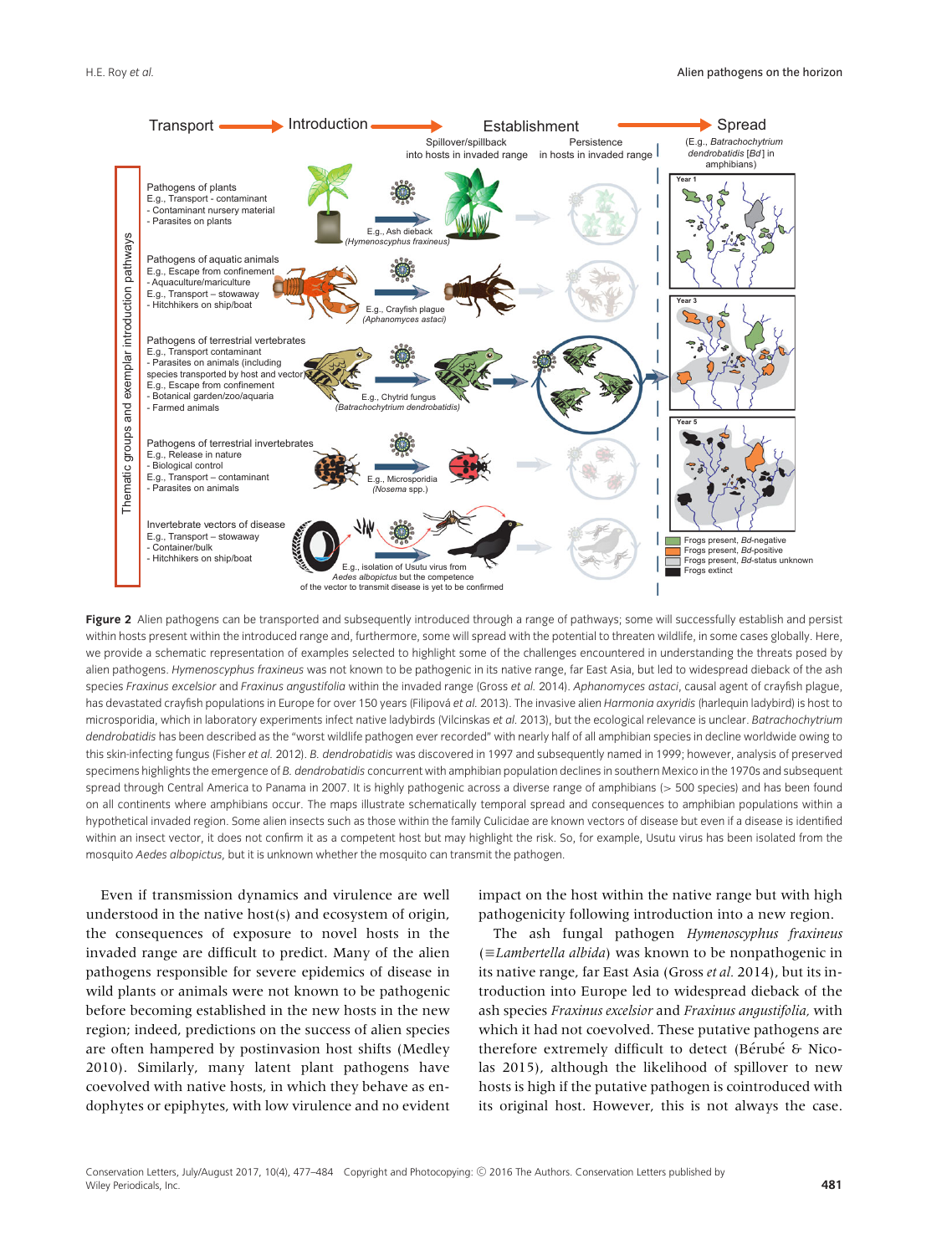The agent of crayfish plague *A. astaci* was introduced to Europe more than 150 years ago, its spread and spillover occurred only as a result of the introduction of several alien crayfish species (Filipová et al. 2013), causing local extinction of several native European crayfish species (Fisher *et al.* 2012).

The sudden discovery of invasive alien pathogens, which were previously completely unknown to science, highlights the potential to predict such threats. The pathogenic amphibian chytrid fungus *B. dendrobatidis*, described as the "worst wildlife pathogen ever recorded" provides a striking example (Fisher *et al.* 2012). The global loss of amphibian biodiversity is driven in part by this emerging pathogen. The origin of *B. dendrobatidis* is unknown (Fisher *et al.* 2012), but evidence is accumulating that it may be endemic to some regions (e.g., Brazil and Japan) and that disease-driven amphibian declines were caused by the emergence of a new hypervirulent lineage in the amphibian trade that enabled the subsequent international spread (Farrer *et al.* 2011). Both *B. dendrobatidis* and Ranavirus, which also cause mass mortality events in amphibians (Cunningham *et al.* 1996), are listed by the World Organization for Animal Health (OIE) and are therefore notifiable by Member Countries of the European Union (EU) (Schloegel *et al.* 2012). However, unlike pathogens affecting crops, livestock, and humans, there is no obligation to screen for pathogens when importing amphibian hosts even though they are commonly infected (Schloegel *et al.* 2012).

## **Requirement for international policy and partnerships**

There are many ways in which alien pathogens differ from other IAS, but there are also parallels including the ways in which they are introduced to a new region. Indeed, managing introduction pathways should be a priority for all IAS. The challenges in determining the identity of, and threat posed by, alien pathogens highlight the need for global and regional initiatives to instigate management measures to target major invasion pathways. There is increasing recognition that management of emerging infectious diseases in wildlife populations requires rapid action through international policy and partnerships (Voyles *et al.* 2014). However, alien pathogens affecting wildlife currently tend to fall into the gaps between regulatory bodies (Dunn & Hatcher 2015). The OIE Terrestrial and Aquatic Animal Health Codes [\(http://](http://www.oie.int/international-standard-setting/aquatic-code/) [www.oie.int/international-standard-setting/aquatic-code/\)](http://www.oie.int/international-standard-setting/aquatic-code/) both require member countries to report listed or emerging animal diseases, some of which are significant threats to wild populations (e.g., *B. dendrobatidis*, Ranavirus, and *A. astaci*). Similarly, the International Plant Protection Convention [\(https://www.ippc.int/en/\)](https://www.ippc.int/en/) aims to manage the introduction and spread of pest organisms including alien plants and plant products. However, the policies that characterize these organizations focus mainly on animals and plants of economic importance and often have little relevance to alien pathogens that affect wildlife. When wildlife diseases are listed within such policies, their emergence does not often trigger action by countries signed up to these agreements (as illustrated by *B. dendrobatidis*), because such member countries are only obliged to report disease and not required to implement management strategies such as preventing spread (e.g., ensuring disease-free status through regulations of trade). Indeed, although alien pathogens negatively affect biodiversity, both directly by disease and indirectly by mediating species invasions, they are specifically excluded under the EU Invasive Alien Species Regulation 1143/2014. This is unfortunate because timely measures to prevent introduction and establishment of alien pathogens (e.g., by implementing action in relation to relevant pathways) would be more cost-effective than reactive measures to halt spread and manage disease epidemics following arrival (Langwig *et al.* 2015). Indeed, measures to control diseases in wildlife are generally highly constrained and eradication is rarely an option.

There is a clear and pressing need to address invasion pathways by, for example, increased controls and health surveillance of wildlife imports (Voyles *et al.* 2014; Langwig *et al.* 2015). The emergence of *B. salamandrivorans*, a relative of *B. dendrobatidis* that is driving local extinctions of European newts and salamanders (Martel *et al.* 2013), highlights the challenges and opportunities of international frameworks to deal with alien pathogens affecting wildlife. This pathogen is at an early stage of emergence (Spitzen-van der Sluijs *et al.* 2016) such that rapid action is critical (Voyles *et al.* 2014; Langwig *et al.* 2015), but the response at the global to local level is lacking. While the United States has enforced a ban for salamanders trade (Gray *et al.* 2015) and the Bern Convention of the Council of Europe recently approved recommendation No. 176 (2015) to "Impose immediate restrictions on salamander and newt trade," the response in Europe is neither rapid nor coordinated. Only Switzerland promptly banned the salamander trade. Within the EU, a trade suspension of all Asiatic species of caudate amphibians is currently under evaluation [\(https://circabc.europa.eu/sd/a/9b959a1e-bd87-4c3f-a3d](https://circabc.europa.eu/sd/a/9b959a1e-bd87-4c3f-a3dc-49cf2a3e1748/75_agenda_srg.pdf) [c-49cf2a3e1748/75](https://circabc.europa.eu/sd/a/9b959a1e-bd87-4c3f-a3dc-49cf2a3e1748/75_agenda_srg.pdf) agenda srg.pdf) on the basis of their impact on native wildlife (regulated by Article 4(6) of Council Regulation (EC) No. 338/97 for the implemen $tation of CITER = Convention on International Trade in$ Endangered Species of Wild Fauna and Flora). However,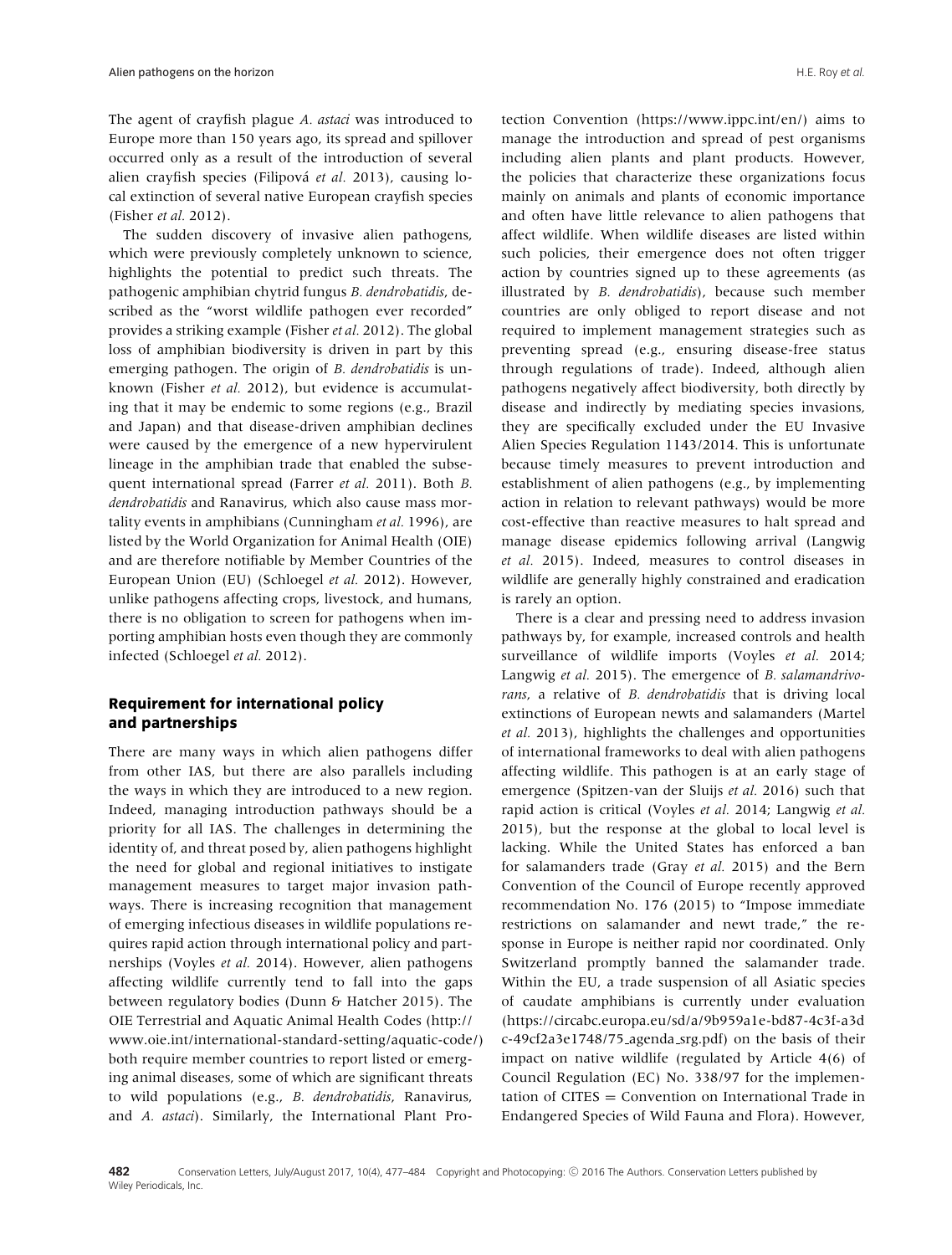the actual adoption of this measure may take time; thus, given the rapid spread of *B. salamandrivorans* (Spitzen-van der Sluijs *et al.* 2016), individual EU countries are also considering the implementation of alternative actions, as recommended by the Bern Convention. For instance, in Belgium, a trade ban of salamanders is in preparation.

Unfortunately, these amphibian diseases are not even listed in the EU Regulation 2016/429 (Animal Health Law) on transmissible animal diseases, although this legislation provides a legal basis to tackle diseases that could have a significant negative impact on biodiversity (through biosecurity, contingency planning, surveillance, and eradication). The uncoordinated and extemporary nature of the response, or lack thereof, to this emerging pathogen exemplifies wildlife diseases fall into the gaps between regulatory bodies, and the lack of coordinated response is apparent.

#### **Conclusions**

Invasive alien pathogens have the potential to severely affect biodiversity and ecosystem services. Emerging diseases of wildlife are frequently indicative of declining conditions across the wider environment (Dobson & Foufopoulos 2001). Despite the aims of One Health initiatives (e.g., [www.onehealthinitiative.com\)](http://www.onehealthinitiative.com) to bring an interdisciplinary approach to the health of people, domestic animals, and wildlife, a recent analysis highlighted the need for improved integrated approaches that ensure inclusion of the health of wildlife (Jenkins *et al.* 2015). We argue that such a coordinated, interdisciplinary approach to inform research and action is a key to understanding, detecting, and managing the emergence of alien pathogens and their impacts across borders and hosts. The risk is that the goals set by the CBD's Aichi Target 9 will not be achieved unless this is fully recognized by transnational bodies responsible for the implementation of nature conservation legislation. Transnational institutions should identify authorities competent for dealing with wildlife pathogens other than those affecting livestock, plant crops, and human health.

A dedicated, coordinated, and comprehensive set of measures (e.g., inclusion of information on pathogens within alien species databases and sharing of such information) to be implemented from the global to the regional and local level is clearly needed to ensure coordination and interdisciplinary approaches in terms of management policy (e.g., banning trade of potential vectors) and research policy (e.g., funding research projects on wildlife pathogens). We propose the need for a global treaty, recognizing the complexities of invasive alien pathogens while highlighting the need for coordinated action, alongside the mobilization of funding for research including dedicated national and international funding streams for rapid reaction to emerging diseases.

## **Acknowledgments**

The workshop was an activity of COST Action TD1209: ALIEN Challenge. COST (European Cooperation in Science and Technology) is a pan-European intergovernmental framework. The mission of COST is to enable scientific and technological developments leading to new concepts and products and thereby contribute to strengthening Europe's research and innovation capacities. Additional support for HR, HH, and BVP was received from the NERC Centre for Ecology & Hydrology National Capability allocation (Project NEC05100 HARM: Frameworks for Horizon-scanning And Risk Mitigation of pathogens and invasive alien species (IAS) in changing UK and European environments) under the Natural Hazards Science Area. JP was partly supported by long-term research development project RVO 67985939 (The Czech Academy of Sciences).

## **Author contributions**

HER conceived and designed the study; AMD, BVP, HH, RS further developed the methods in collaboration with HER. HER, AMD, BVP, HH, RS made a substantial contribution to the conduct of the study and analysis and interpretation of the data. All authors participated in the prioritisation process and provided comments and intellectually critique the output. The final preparation of the manuscript was led by HER, AMD, BVP, HH, RS. KMAT provided administrative and facilitative support throughout.

#### **References**

- Bass, D., Stentiford, G.D., Littlewood, T. & Hartikainen, H. (2015). Diverse applications of environmental DNA methods in parasitology. *Trends Parasitol.*, **31**, 499-513.
- Bérubé, J.A. & Nicolas, G.G. (2015). Alien fungal species on asymptomatic live woody plant material imported into Canada. *Can. J. Plant Pathol.*, **37**, 67-81.
- Cunningham, A., Langton, T., Bennett, P. *et al*. (1996). Pathological and microbiological findings from incidents of unusual mortality of the common frog (*Rana temporaria*). *Phil. Trans. R. Soc. Lond. B: Biol. Sci.*, **351**, 1539-1557.
- Dobson, A. & Foufopoulos, J. (2001). Emerging infectious pathogens of wildlife. *Phil. Trans. R. Soc. B: Biol. Sci.*, **356**, 1001-1012.
- Dunn, A.M. & Hatcher, M.J. (2015). Parasites and biological invasions: parallels, interactions, and control. *Trends Parasitol.*, **35**, 189-199.